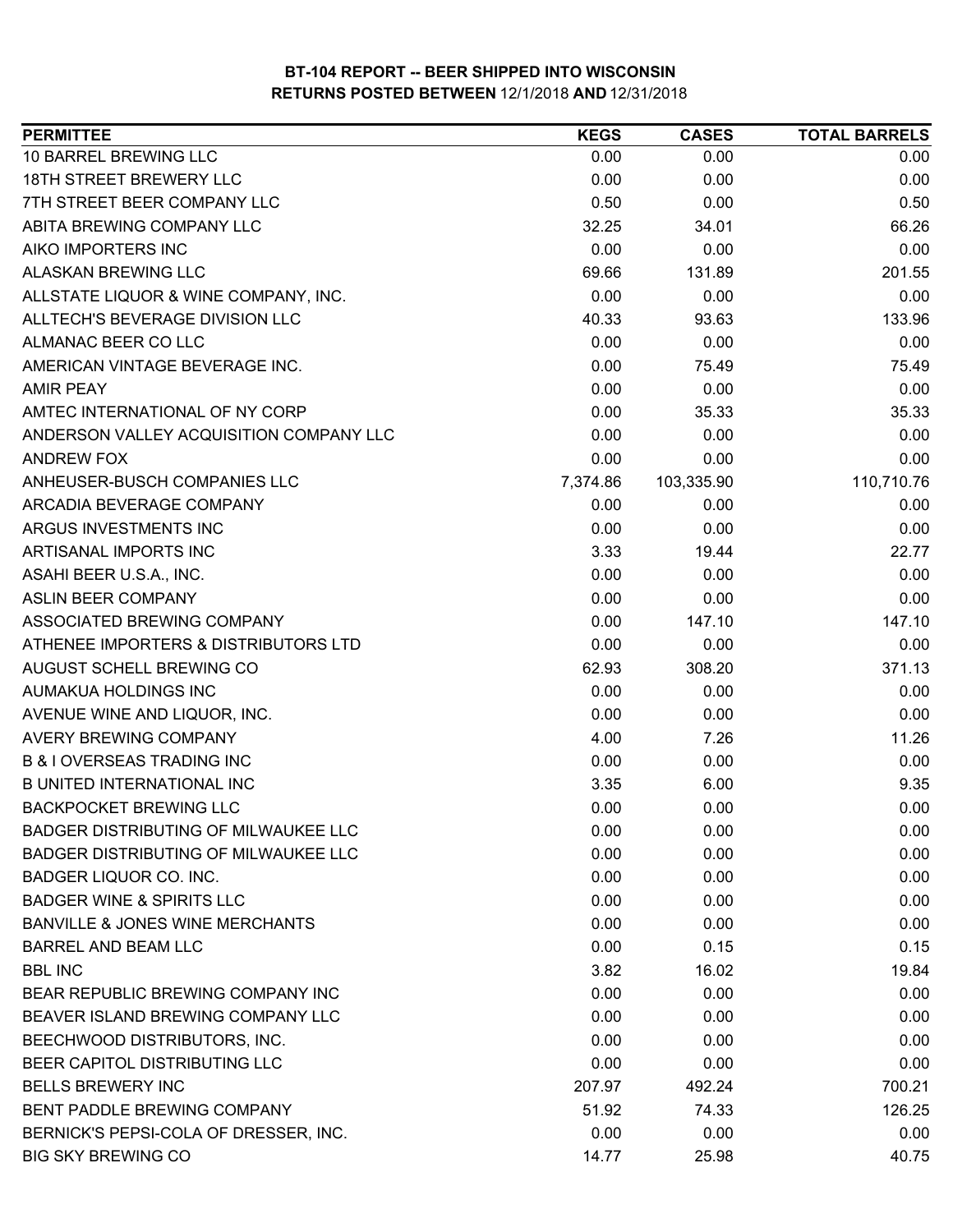| <b>PERMITTEE</b>                    | <b>KEGS</b> | <b>CASES</b> | <b>TOTAL BARRELS</b> |
|-------------------------------------|-------------|--------------|----------------------|
| BILL'S DISTRIBUTING, LTD.           | 0.00        | 0.00         | 0.00                 |
| <b>BINDING BRAUEREI USA INC</b>     | 10.23       | 12.80        | 23.03                |
| <b>BLACK LIST BEER LLC</b>          | 1.00        | 0.00         | 1.00                 |
| <b>BLACKROCKS BREWERY LLC</b>       | 8.25        | 31.00        | 39.25                |
| BLUE POINT BREWING COMPANY INC      | 0.00        | 0.00         | 0.00                 |
| <b>BLUME BRAUHAUS LLC</b>           | 0.00        | 0.00         | 0.00                 |
| <b>BOSTON BEER CORPORATION</b>      | 320.67      | 3,151.81     | 3,472.48             |
| <b>BOULDER BEER INC</b>             | 30.17       | 23.30        | 53.47                |
| BRAU BROTHERS BREWING COMPANY, LLC  | 6.66        | 5.22         | 11.88                |
| BREAKTHRU BEVERAGE GROUP LLC        | 0.00        | 0.00         | 0.00                 |
| BREAKTHRU BEVERAGE GROUP LLC        | 0.00        | 0.00         | 0.00                 |
| BRECKENRIDGE BREWERY LLC            | 0.00        | 0.00         | 0.00                 |
| BREWDOG BREWING COMPANY LLC         | 0.00        | 0.00         | 0.00                 |
| <b>BRIAN EWING</b>                  | 5.84        | 49.95        | 55.79                |
| BROWN-FORMAN CORPORATION            | 0.00        | 42.11        | 42.11                |
| <b>BUFFALO CREEK BREWING LLC</b>    | 0.00        | 0.00         | 0.00                 |
| BUR OAK BREWING COMPANY LLC         | 0.00        | 0.00         | 0.00                 |
| <b>BURNING BROTHERS BREWING LLC</b> | 0.00        | 0.00         | 0.00                 |
| C HAVEN IMPORTS LLC                 | 0.00        | 0.00         | 0.00                 |
| C.J.W., INC.                        | 0.00        | 0.00         | 0.00                 |
| CANAL STREET BREWING CO LLC         | 192.00      | 988.07       | 1,180.07             |
| CAPITOL-HUSTING COMPANY, INC.       | 0.00        | 0.00         | 0.00                 |
| CARRIAGE HOUSE IMPORTS, LTD.        | 0.00        | 128.11       | 128.11               |
| CASCADE BREWING COMPANY LLC         | 0.00        | 0.00         | 0.00                 |
| CENTRAL BEER IMPORT & EXPORT INC    | 0.00        | 0.00         | 0.00                 |
| <b>CHAD YAKOBSON</b>                | 10.14       | 18.21        | 28.35                |
| CHAS A BERNICK INC                  | 16.92       | 25.37        | 42.29                |
| CHAS A BERNICK INC                  | 0.00        | 0.00         | 0.00                 |
| <b>CHATHAM IMPORTS INC</b>          | 0.00        | 0.00         | 0.00                 |
| CHICAGO BREW WERKS INC              | 0.00        | 0.00         | 0.00                 |
| <b>CHRIS MICHNER</b>                | 15.00       | 18.87        | 33.87                |
| <b>CHRISTIAN P SCHAEFER</b>         | 0.00        | 28.53        | 28.53                |
| <b>CIGAR CITY BREWING LLC</b>       | 24.34       | 54.43        | 78.77                |
| CITY BREWING COMPANY, LLC           | 0.00        | 0.00         | 0.00                 |
| COLD SPRING BREWING COMPANY         | 0.00        | 0.00         | 0.00                 |
| <b>COLLECTIVE ARTS USA LTD</b>      | 5.03        | 14.51        | 19.54                |
| <b>COMEBACK BREWING INC</b>         | 0.00        | 0.00         | 0.00                 |
| CORONADO BREWING COMPANY INC        | 5.01        | 11.88        | 16.89                |
| <b>CRACOVIA BRANDS INC</b>          | 0.00        | 0.00         | 0.00                 |
| CRAFT BREW ALLIANCE INC             | 0.00        | 0.00         | 0.00                 |
| <b>CRAFT IMPORTS LLC</b>            | 0.00        | 0.00         | 0.00                 |
| <b>CRAFT REVOLUTION LLC</b>         | 13.50       | 31.94        | 45.44                |
| <b>CROWN IMPORTS LLC</b>            | 0.00        | 13,774.65    | 13,774.65            |
| CRYSTAL LAKE BEER COMPANY           | 0.00        | 0.00         | 0.00                 |
| CUSTOM CALIFORNIA CRAFT BEER LLC    | 0.00        | 0.00         | 0.00                 |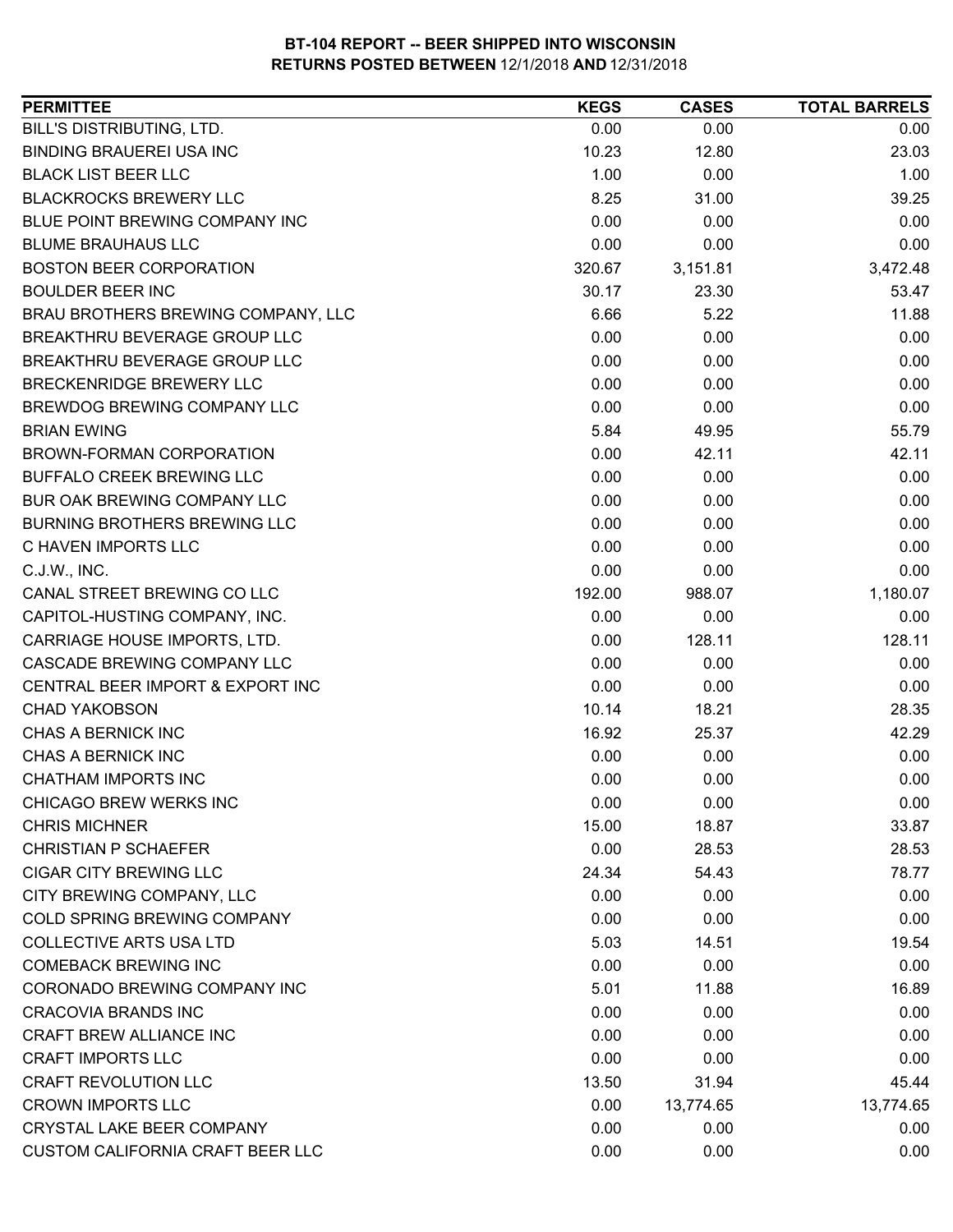| D&V INTERNATIONAL INC<br>36.90<br>43.44<br>80.34<br>DANGEROUS MAN BREWING COMPANY LLC<br>0.00<br>0.00<br>0.00<br>0.00<br><b>DANNY RAKOVIC</b><br>0.00<br>0.00<br>DAPPER BREWING COMPANY LLC<br>2.50<br>2.57<br>5.07<br>0.00<br>DEAN DISTRIBUTING, INC.<br>0.00<br>0.00<br>DEAN DISTRIBUTING, INC.<br>0.00<br>0.00<br>0.00<br>DESCHUTES BREWERY INC<br>158.19<br>263.71<br>421.90<br>DESTIHL HOLDINGS LLC<br>0.00<br>0.00<br>0.00<br>0.00<br>DETROIT RIVERTOWN BREWING LLC<br>0.00<br>0.00<br>DIAGEO BEER COMPANY USA<br>561.63<br>4,219.93<br>3,658.30<br>DISCOUNT LIQUOR, INC.<br>0.00<br>0.00<br>0.00<br>DOANE DISTRIBUTING, INC.<br>0.00<br>0.00<br>0.00<br>DOGFISH HEAD CRAFT BREWERY LLC<br>210.28<br>42.51<br>167.77<br>0.00<br>0.00<br><b>DOYNA LTD</b><br>0.00<br>DUVEL MOORTGAT USA LTD<br>144.55<br>18.92<br>125.63<br>E & J GALLO WINERY<br>0.00<br>48.52<br>48.52<br>0.00<br>EASTERN LIQUORS USA INC<br>0.00<br>0.00<br>EINSTOK BEER COMPANY LP<br>9.00<br>23.64<br>14.64<br>EL DORADO BEVERAGE CO<br>0.00<br>0.00<br>0.00<br>ELYSIAN BREWING COMPANY INC<br>0.00<br>0.00<br>0.00<br>FABIANO BROTHERS - WISCONSIN LLC<br>0.00<br>0.00<br>0.00<br><b>FISH BREWING CO</b><br>0.00<br>0.00<br>0.00<br>FLANIGAN DISTRIBUTING OF DOOR COUNTY, INC.<br>0.00<br>0.00<br>0.00<br>FLYING DOG BREWERY LLLP<br>0.00<br>36.58<br>36.58<br>0.00<br>0.00<br>0.00<br>FOUR SEASONS BEER DISTRIBUTORS INC<br>FRANK BEER DISTRIBUTORS, INC.<br>0.00<br>0.00<br>0.00<br>FRANK BEER SOUTH LLC<br>0.00<br>0.00<br>0.00<br>FRANK LIQUOR COMPANY, INC.<br>0.00<br>0.00<br>0.00<br>FRANK LIQUORS OF LA CROSSE, INC.<br>0.00<br>0.00<br>0.00<br><b>FRED R KARM JR</b><br>1.83<br>5.05<br>6.88<br>0.00<br>FULTON STREET BREWERY LLC<br>0.00<br>0.00<br><b>G &amp; F DISTRIBUTING INC</b><br>0.00<br>0.00<br>0.00<br><b>G K SKAGGS INC</b><br>0.00<br>58.84<br>58.84<br>GELOSO BEVERAGE GROUP LLC<br>0.00<br>20.62<br>20.62<br>GENERAL BEER DISTRIBUTORS CO.<br>0.00<br>0.00<br>0.00<br><b>GENERAL BEER-NORTHEAST INC</b><br>0.00<br>0.00<br>0.00<br><b>GENERAL BEER-NORTHEAST INC</b><br>0.00<br>0.00<br>0.00<br>GENERAL BEER-NORTHWEST, INC.<br>0.00<br>0.00<br>0.00<br>0.00<br>0.00<br>GENERAL BEER-NORTHWEST, INC.<br>0.00<br>GENERAL BEER-NORTHWEST, INC.<br>0.00<br>0.00<br>0.00<br>GENERAL BEVERAGE SALES CO.<br>0.00<br>0.00<br>0.00<br><b>GENERAL BEVERAGE SALES CO. -- OSHKOSH</b><br>0.00<br>0.00<br>0.00<br>0.00<br>4.06<br><b>GLOBAL VILLAGE IMPORTS LLC</b><br>4.06<br><b>GMB PARTNERS LLC</b><br>78.04<br>13.17<br>64.87<br><b>GOOD OMEN BOTTLING LLC</b><br>0.00<br>0.00<br>0.00 | <b>PERMITTEE</b> | <b>KEGS</b> | <b>CASES</b> | <b>TOTAL BARRELS</b> |
|-----------------------------------------------------------------------------------------------------------------------------------------------------------------------------------------------------------------------------------------------------------------------------------------------------------------------------------------------------------------------------------------------------------------------------------------------------------------------------------------------------------------------------------------------------------------------------------------------------------------------------------------------------------------------------------------------------------------------------------------------------------------------------------------------------------------------------------------------------------------------------------------------------------------------------------------------------------------------------------------------------------------------------------------------------------------------------------------------------------------------------------------------------------------------------------------------------------------------------------------------------------------------------------------------------------------------------------------------------------------------------------------------------------------------------------------------------------------------------------------------------------------------------------------------------------------------------------------------------------------------------------------------------------------------------------------------------------------------------------------------------------------------------------------------------------------------------------------------------------------------------------------------------------------------------------------------------------------------------------------------------------------------------------------------------------------------------------------------------------------------------------------------------------------------------------------------------------------------------------------------------------------------------------------------------------------------------------------------------------------------------------------------------------------------------------------------------------------------------------------------------------------------------------------------------------------------------------|------------------|-------------|--------------|----------------------|
|                                                                                                                                                                                                                                                                                                                                                                                                                                                                                                                                                                                                                                                                                                                                                                                                                                                                                                                                                                                                                                                                                                                                                                                                                                                                                                                                                                                                                                                                                                                                                                                                                                                                                                                                                                                                                                                                                                                                                                                                                                                                                                                                                                                                                                                                                                                                                                                                                                                                                                                                                                                   |                  |             |              |                      |
|                                                                                                                                                                                                                                                                                                                                                                                                                                                                                                                                                                                                                                                                                                                                                                                                                                                                                                                                                                                                                                                                                                                                                                                                                                                                                                                                                                                                                                                                                                                                                                                                                                                                                                                                                                                                                                                                                                                                                                                                                                                                                                                                                                                                                                                                                                                                                                                                                                                                                                                                                                                   |                  |             |              |                      |
|                                                                                                                                                                                                                                                                                                                                                                                                                                                                                                                                                                                                                                                                                                                                                                                                                                                                                                                                                                                                                                                                                                                                                                                                                                                                                                                                                                                                                                                                                                                                                                                                                                                                                                                                                                                                                                                                                                                                                                                                                                                                                                                                                                                                                                                                                                                                                                                                                                                                                                                                                                                   |                  |             |              |                      |
|                                                                                                                                                                                                                                                                                                                                                                                                                                                                                                                                                                                                                                                                                                                                                                                                                                                                                                                                                                                                                                                                                                                                                                                                                                                                                                                                                                                                                                                                                                                                                                                                                                                                                                                                                                                                                                                                                                                                                                                                                                                                                                                                                                                                                                                                                                                                                                                                                                                                                                                                                                                   |                  |             |              |                      |
|                                                                                                                                                                                                                                                                                                                                                                                                                                                                                                                                                                                                                                                                                                                                                                                                                                                                                                                                                                                                                                                                                                                                                                                                                                                                                                                                                                                                                                                                                                                                                                                                                                                                                                                                                                                                                                                                                                                                                                                                                                                                                                                                                                                                                                                                                                                                                                                                                                                                                                                                                                                   |                  |             |              |                      |
|                                                                                                                                                                                                                                                                                                                                                                                                                                                                                                                                                                                                                                                                                                                                                                                                                                                                                                                                                                                                                                                                                                                                                                                                                                                                                                                                                                                                                                                                                                                                                                                                                                                                                                                                                                                                                                                                                                                                                                                                                                                                                                                                                                                                                                                                                                                                                                                                                                                                                                                                                                                   |                  |             |              |                      |
|                                                                                                                                                                                                                                                                                                                                                                                                                                                                                                                                                                                                                                                                                                                                                                                                                                                                                                                                                                                                                                                                                                                                                                                                                                                                                                                                                                                                                                                                                                                                                                                                                                                                                                                                                                                                                                                                                                                                                                                                                                                                                                                                                                                                                                                                                                                                                                                                                                                                                                                                                                                   |                  |             |              |                      |
|                                                                                                                                                                                                                                                                                                                                                                                                                                                                                                                                                                                                                                                                                                                                                                                                                                                                                                                                                                                                                                                                                                                                                                                                                                                                                                                                                                                                                                                                                                                                                                                                                                                                                                                                                                                                                                                                                                                                                                                                                                                                                                                                                                                                                                                                                                                                                                                                                                                                                                                                                                                   |                  |             |              |                      |
|                                                                                                                                                                                                                                                                                                                                                                                                                                                                                                                                                                                                                                                                                                                                                                                                                                                                                                                                                                                                                                                                                                                                                                                                                                                                                                                                                                                                                                                                                                                                                                                                                                                                                                                                                                                                                                                                                                                                                                                                                                                                                                                                                                                                                                                                                                                                                                                                                                                                                                                                                                                   |                  |             |              |                      |
|                                                                                                                                                                                                                                                                                                                                                                                                                                                                                                                                                                                                                                                                                                                                                                                                                                                                                                                                                                                                                                                                                                                                                                                                                                                                                                                                                                                                                                                                                                                                                                                                                                                                                                                                                                                                                                                                                                                                                                                                                                                                                                                                                                                                                                                                                                                                                                                                                                                                                                                                                                                   |                  |             |              |                      |
|                                                                                                                                                                                                                                                                                                                                                                                                                                                                                                                                                                                                                                                                                                                                                                                                                                                                                                                                                                                                                                                                                                                                                                                                                                                                                                                                                                                                                                                                                                                                                                                                                                                                                                                                                                                                                                                                                                                                                                                                                                                                                                                                                                                                                                                                                                                                                                                                                                                                                                                                                                                   |                  |             |              |                      |
|                                                                                                                                                                                                                                                                                                                                                                                                                                                                                                                                                                                                                                                                                                                                                                                                                                                                                                                                                                                                                                                                                                                                                                                                                                                                                                                                                                                                                                                                                                                                                                                                                                                                                                                                                                                                                                                                                                                                                                                                                                                                                                                                                                                                                                                                                                                                                                                                                                                                                                                                                                                   |                  |             |              |                      |
|                                                                                                                                                                                                                                                                                                                                                                                                                                                                                                                                                                                                                                                                                                                                                                                                                                                                                                                                                                                                                                                                                                                                                                                                                                                                                                                                                                                                                                                                                                                                                                                                                                                                                                                                                                                                                                                                                                                                                                                                                                                                                                                                                                                                                                                                                                                                                                                                                                                                                                                                                                                   |                  |             |              |                      |
|                                                                                                                                                                                                                                                                                                                                                                                                                                                                                                                                                                                                                                                                                                                                                                                                                                                                                                                                                                                                                                                                                                                                                                                                                                                                                                                                                                                                                                                                                                                                                                                                                                                                                                                                                                                                                                                                                                                                                                                                                                                                                                                                                                                                                                                                                                                                                                                                                                                                                                                                                                                   |                  |             |              |                      |
|                                                                                                                                                                                                                                                                                                                                                                                                                                                                                                                                                                                                                                                                                                                                                                                                                                                                                                                                                                                                                                                                                                                                                                                                                                                                                                                                                                                                                                                                                                                                                                                                                                                                                                                                                                                                                                                                                                                                                                                                                                                                                                                                                                                                                                                                                                                                                                                                                                                                                                                                                                                   |                  |             |              |                      |
|                                                                                                                                                                                                                                                                                                                                                                                                                                                                                                                                                                                                                                                                                                                                                                                                                                                                                                                                                                                                                                                                                                                                                                                                                                                                                                                                                                                                                                                                                                                                                                                                                                                                                                                                                                                                                                                                                                                                                                                                                                                                                                                                                                                                                                                                                                                                                                                                                                                                                                                                                                                   |                  |             |              |                      |
|                                                                                                                                                                                                                                                                                                                                                                                                                                                                                                                                                                                                                                                                                                                                                                                                                                                                                                                                                                                                                                                                                                                                                                                                                                                                                                                                                                                                                                                                                                                                                                                                                                                                                                                                                                                                                                                                                                                                                                                                                                                                                                                                                                                                                                                                                                                                                                                                                                                                                                                                                                                   |                  |             |              |                      |
|                                                                                                                                                                                                                                                                                                                                                                                                                                                                                                                                                                                                                                                                                                                                                                                                                                                                                                                                                                                                                                                                                                                                                                                                                                                                                                                                                                                                                                                                                                                                                                                                                                                                                                                                                                                                                                                                                                                                                                                                                                                                                                                                                                                                                                                                                                                                                                                                                                                                                                                                                                                   |                  |             |              |                      |
|                                                                                                                                                                                                                                                                                                                                                                                                                                                                                                                                                                                                                                                                                                                                                                                                                                                                                                                                                                                                                                                                                                                                                                                                                                                                                                                                                                                                                                                                                                                                                                                                                                                                                                                                                                                                                                                                                                                                                                                                                                                                                                                                                                                                                                                                                                                                                                                                                                                                                                                                                                                   |                  |             |              |                      |
|                                                                                                                                                                                                                                                                                                                                                                                                                                                                                                                                                                                                                                                                                                                                                                                                                                                                                                                                                                                                                                                                                                                                                                                                                                                                                                                                                                                                                                                                                                                                                                                                                                                                                                                                                                                                                                                                                                                                                                                                                                                                                                                                                                                                                                                                                                                                                                                                                                                                                                                                                                                   |                  |             |              |                      |
|                                                                                                                                                                                                                                                                                                                                                                                                                                                                                                                                                                                                                                                                                                                                                                                                                                                                                                                                                                                                                                                                                                                                                                                                                                                                                                                                                                                                                                                                                                                                                                                                                                                                                                                                                                                                                                                                                                                                                                                                                                                                                                                                                                                                                                                                                                                                                                                                                                                                                                                                                                                   |                  |             |              |                      |
|                                                                                                                                                                                                                                                                                                                                                                                                                                                                                                                                                                                                                                                                                                                                                                                                                                                                                                                                                                                                                                                                                                                                                                                                                                                                                                                                                                                                                                                                                                                                                                                                                                                                                                                                                                                                                                                                                                                                                                                                                                                                                                                                                                                                                                                                                                                                                                                                                                                                                                                                                                                   |                  |             |              |                      |
|                                                                                                                                                                                                                                                                                                                                                                                                                                                                                                                                                                                                                                                                                                                                                                                                                                                                                                                                                                                                                                                                                                                                                                                                                                                                                                                                                                                                                                                                                                                                                                                                                                                                                                                                                                                                                                                                                                                                                                                                                                                                                                                                                                                                                                                                                                                                                                                                                                                                                                                                                                                   |                  |             |              |                      |
|                                                                                                                                                                                                                                                                                                                                                                                                                                                                                                                                                                                                                                                                                                                                                                                                                                                                                                                                                                                                                                                                                                                                                                                                                                                                                                                                                                                                                                                                                                                                                                                                                                                                                                                                                                                                                                                                                                                                                                                                                                                                                                                                                                                                                                                                                                                                                                                                                                                                                                                                                                                   |                  |             |              |                      |
|                                                                                                                                                                                                                                                                                                                                                                                                                                                                                                                                                                                                                                                                                                                                                                                                                                                                                                                                                                                                                                                                                                                                                                                                                                                                                                                                                                                                                                                                                                                                                                                                                                                                                                                                                                                                                                                                                                                                                                                                                                                                                                                                                                                                                                                                                                                                                                                                                                                                                                                                                                                   |                  |             |              |                      |
|                                                                                                                                                                                                                                                                                                                                                                                                                                                                                                                                                                                                                                                                                                                                                                                                                                                                                                                                                                                                                                                                                                                                                                                                                                                                                                                                                                                                                                                                                                                                                                                                                                                                                                                                                                                                                                                                                                                                                                                                                                                                                                                                                                                                                                                                                                                                                                                                                                                                                                                                                                                   |                  |             |              |                      |
|                                                                                                                                                                                                                                                                                                                                                                                                                                                                                                                                                                                                                                                                                                                                                                                                                                                                                                                                                                                                                                                                                                                                                                                                                                                                                                                                                                                                                                                                                                                                                                                                                                                                                                                                                                                                                                                                                                                                                                                                                                                                                                                                                                                                                                                                                                                                                                                                                                                                                                                                                                                   |                  |             |              |                      |
|                                                                                                                                                                                                                                                                                                                                                                                                                                                                                                                                                                                                                                                                                                                                                                                                                                                                                                                                                                                                                                                                                                                                                                                                                                                                                                                                                                                                                                                                                                                                                                                                                                                                                                                                                                                                                                                                                                                                                                                                                                                                                                                                                                                                                                                                                                                                                                                                                                                                                                                                                                                   |                  |             |              |                      |
|                                                                                                                                                                                                                                                                                                                                                                                                                                                                                                                                                                                                                                                                                                                                                                                                                                                                                                                                                                                                                                                                                                                                                                                                                                                                                                                                                                                                                                                                                                                                                                                                                                                                                                                                                                                                                                                                                                                                                                                                                                                                                                                                                                                                                                                                                                                                                                                                                                                                                                                                                                                   |                  |             |              |                      |
|                                                                                                                                                                                                                                                                                                                                                                                                                                                                                                                                                                                                                                                                                                                                                                                                                                                                                                                                                                                                                                                                                                                                                                                                                                                                                                                                                                                                                                                                                                                                                                                                                                                                                                                                                                                                                                                                                                                                                                                                                                                                                                                                                                                                                                                                                                                                                                                                                                                                                                                                                                                   |                  |             |              |                      |
|                                                                                                                                                                                                                                                                                                                                                                                                                                                                                                                                                                                                                                                                                                                                                                                                                                                                                                                                                                                                                                                                                                                                                                                                                                                                                                                                                                                                                                                                                                                                                                                                                                                                                                                                                                                                                                                                                                                                                                                                                                                                                                                                                                                                                                                                                                                                                                                                                                                                                                                                                                                   |                  |             |              |                      |
|                                                                                                                                                                                                                                                                                                                                                                                                                                                                                                                                                                                                                                                                                                                                                                                                                                                                                                                                                                                                                                                                                                                                                                                                                                                                                                                                                                                                                                                                                                                                                                                                                                                                                                                                                                                                                                                                                                                                                                                                                                                                                                                                                                                                                                                                                                                                                                                                                                                                                                                                                                                   |                  |             |              |                      |
|                                                                                                                                                                                                                                                                                                                                                                                                                                                                                                                                                                                                                                                                                                                                                                                                                                                                                                                                                                                                                                                                                                                                                                                                                                                                                                                                                                                                                                                                                                                                                                                                                                                                                                                                                                                                                                                                                                                                                                                                                                                                                                                                                                                                                                                                                                                                                                                                                                                                                                                                                                                   |                  |             |              |                      |
|                                                                                                                                                                                                                                                                                                                                                                                                                                                                                                                                                                                                                                                                                                                                                                                                                                                                                                                                                                                                                                                                                                                                                                                                                                                                                                                                                                                                                                                                                                                                                                                                                                                                                                                                                                                                                                                                                                                                                                                                                                                                                                                                                                                                                                                                                                                                                                                                                                                                                                                                                                                   |                  |             |              |                      |
|                                                                                                                                                                                                                                                                                                                                                                                                                                                                                                                                                                                                                                                                                                                                                                                                                                                                                                                                                                                                                                                                                                                                                                                                                                                                                                                                                                                                                                                                                                                                                                                                                                                                                                                                                                                                                                                                                                                                                                                                                                                                                                                                                                                                                                                                                                                                                                                                                                                                                                                                                                                   |                  |             |              |                      |
|                                                                                                                                                                                                                                                                                                                                                                                                                                                                                                                                                                                                                                                                                                                                                                                                                                                                                                                                                                                                                                                                                                                                                                                                                                                                                                                                                                                                                                                                                                                                                                                                                                                                                                                                                                                                                                                                                                                                                                                                                                                                                                                                                                                                                                                                                                                                                                                                                                                                                                                                                                                   |                  |             |              |                      |
|                                                                                                                                                                                                                                                                                                                                                                                                                                                                                                                                                                                                                                                                                                                                                                                                                                                                                                                                                                                                                                                                                                                                                                                                                                                                                                                                                                                                                                                                                                                                                                                                                                                                                                                                                                                                                                                                                                                                                                                                                                                                                                                                                                                                                                                                                                                                                                                                                                                                                                                                                                                   |                  |             |              |                      |
|                                                                                                                                                                                                                                                                                                                                                                                                                                                                                                                                                                                                                                                                                                                                                                                                                                                                                                                                                                                                                                                                                                                                                                                                                                                                                                                                                                                                                                                                                                                                                                                                                                                                                                                                                                                                                                                                                                                                                                                                                                                                                                                                                                                                                                                                                                                                                                                                                                                                                                                                                                                   |                  |             |              |                      |
|                                                                                                                                                                                                                                                                                                                                                                                                                                                                                                                                                                                                                                                                                                                                                                                                                                                                                                                                                                                                                                                                                                                                                                                                                                                                                                                                                                                                                                                                                                                                                                                                                                                                                                                                                                                                                                                                                                                                                                                                                                                                                                                                                                                                                                                                                                                                                                                                                                                                                                                                                                                   |                  |             |              |                      |
|                                                                                                                                                                                                                                                                                                                                                                                                                                                                                                                                                                                                                                                                                                                                                                                                                                                                                                                                                                                                                                                                                                                                                                                                                                                                                                                                                                                                                                                                                                                                                                                                                                                                                                                                                                                                                                                                                                                                                                                                                                                                                                                                                                                                                                                                                                                                                                                                                                                                                                                                                                                   |                  |             |              |                      |
|                                                                                                                                                                                                                                                                                                                                                                                                                                                                                                                                                                                                                                                                                                                                                                                                                                                                                                                                                                                                                                                                                                                                                                                                                                                                                                                                                                                                                                                                                                                                                                                                                                                                                                                                                                                                                                                                                                                                                                                                                                                                                                                                                                                                                                                                                                                                                                                                                                                                                                                                                                                   |                  |             |              |                      |
|                                                                                                                                                                                                                                                                                                                                                                                                                                                                                                                                                                                                                                                                                                                                                                                                                                                                                                                                                                                                                                                                                                                                                                                                                                                                                                                                                                                                                                                                                                                                                                                                                                                                                                                                                                                                                                                                                                                                                                                                                                                                                                                                                                                                                                                                                                                                                                                                                                                                                                                                                                                   |                  |             |              |                      |
|                                                                                                                                                                                                                                                                                                                                                                                                                                                                                                                                                                                                                                                                                                                                                                                                                                                                                                                                                                                                                                                                                                                                                                                                                                                                                                                                                                                                                                                                                                                                                                                                                                                                                                                                                                                                                                                                                                                                                                                                                                                                                                                                                                                                                                                                                                                                                                                                                                                                                                                                                                                   |                  |             |              |                      |
|                                                                                                                                                                                                                                                                                                                                                                                                                                                                                                                                                                                                                                                                                                                                                                                                                                                                                                                                                                                                                                                                                                                                                                                                                                                                                                                                                                                                                                                                                                                                                                                                                                                                                                                                                                                                                                                                                                                                                                                                                                                                                                                                                                                                                                                                                                                                                                                                                                                                                                                                                                                   |                  |             |              |                      |
|                                                                                                                                                                                                                                                                                                                                                                                                                                                                                                                                                                                                                                                                                                                                                                                                                                                                                                                                                                                                                                                                                                                                                                                                                                                                                                                                                                                                                                                                                                                                                                                                                                                                                                                                                                                                                                                                                                                                                                                                                                                                                                                                                                                                                                                                                                                                                                                                                                                                                                                                                                                   |                  |             |              |                      |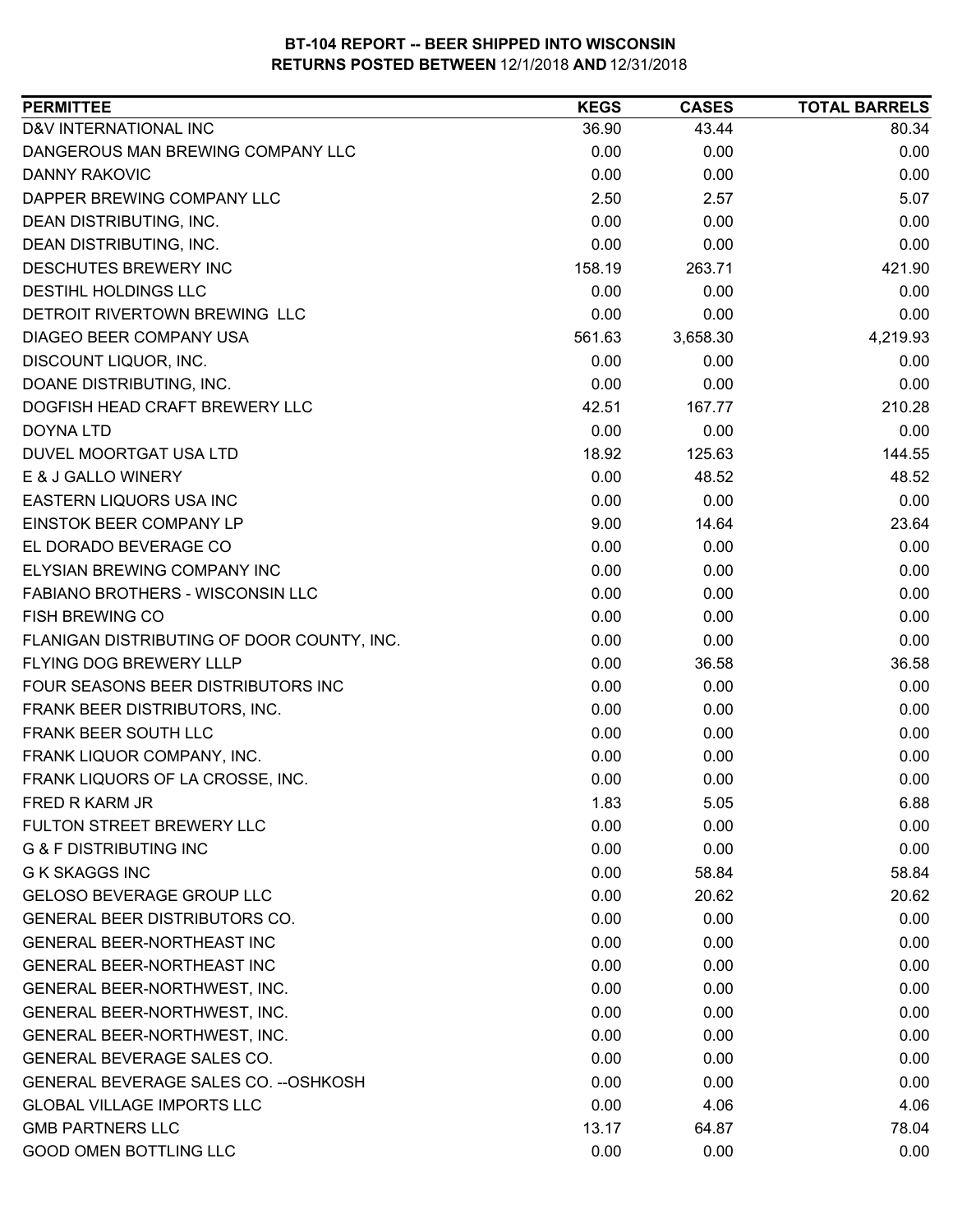| <b>GREAT CENTRAL BREWING LLC</b><br>0.00<br>0.00       | 0.00     |
|--------------------------------------------------------|----------|
| <b>GREGORY S HARDMAN</b><br>0.00<br>0.00               | 0.00     |
| <b>GTBC LLC</b><br>0.00<br>0.00                        | 0.00     |
| H C FOODS CO LTD<br>0.00<br>0.00                       | 0.00     |
| 0.00<br><b>HALES ALES LTD</b><br>0.00                  | 0.00     |
| HARPOON DISTRIBUTING COMPANY<br>69.68<br>30.58         | 100.26   |
| HEINEKEN USA INCORPORATED<br>199.19<br>2,904.99        | 3,104.18 |
| HENDRICKS BEVERAGE, INC.<br>0.00<br>0.00               | 0.00     |
| HOME BREW MART INC<br>41.50<br>144.88                  | 186.38   |
| HOP BUTCHER FOR THE WORLD LLC<br>0.00<br>0.00          | 0.00     |
| 0.00<br>HORSESHOE BEVERAGE CO, LLC<br>0.00             | 0.00     |
| <b>ILLYRIAN IMPORT INC</b><br>0.00<br>0.00             | 0.00     |
| INDEED BREWING COMPANY LLC<br>12.75<br>17.12           | 29.87    |
| INDIAN PEAKS BREWING COMPANY<br>29.50<br>87.77         | 117.27   |
| 0.00<br>INTERNATIONAL DISTILLERS & VINTERS LTD<br>3.60 | 3.60     |
| <b>INTERTRADE USA COMPANY</b><br>0.00<br>0.00          | 0.00     |
| 6.81<br><b>IRENE WAGNER</b><br>0.00                    | 6.81     |
| <b>ISLAND CITY BREWING COMPANY LLC</b><br>9.20<br>0.00 | 9.20     |
| 0.00<br>J. WAKEFIELD BREWING, LLC<br>0.00              | 0.00     |
| <b>JAW PROPERTIES LLC</b><br>0.00<br>0.00              | 0.00     |
| <b>JBR BREWING LLC</b><br>0.00<br>0.00                 | 0.00     |
| <b>JDZ INC</b><br>3.33<br>2.15                         | 5.48     |
| 0.00<br><b>JOHN J COLLETTI</b><br>0.00                 | 0.00     |
| 0.00<br>JOHNSON BROTHERS OF WISCONSIN INC<br>0.00      | 0.00     |
| 76.85<br><b>JOSHUA DETH</b><br>211.98                  | 288.83   |
| 0.00<br>KAY BEER DISTRIBUTING, INC.<br>0.00            | 0.00     |
| KEWEENAW BREWING CO LLC<br>78.50<br>55.01              | 133.51   |
| KOJIMA & INTERNATIONAL ASSOCIATES INC<br>0.00<br>0.00  | 0.00     |
| KREBS BREWING CO., INC.<br>10.00<br>13.10              | 23.10    |
| <b>KROMBACHER USA LLC</b><br>0.00<br>0.00              | 0.00     |
| 0.00<br>LA CROSSE BEVERAGE LLC<br>0.00                 | 0.00     |
| <b>LABATT USA OPERATING CO LLC</b><br>0.00<br>1,689.76 | 1,689.76 |
| <b>LAGUNITAS BREWING CO</b><br>363.82<br>208.00        | 571.82   |
| LAKE SUPERIOR BREWING CO LLC<br>31.34<br>40.28         | 71.62    |
| LARRY'S DISTRIBUTING CO., INC.<br>0.00<br>0.00         | 0.00     |
| LEE BEVERAGE OF WISCONSIN LLC<br>0.00<br>0.00          | 0.00     |
| LEE BEVERAGE OF WISCONSIN LLC<br>0.00<br>0.00          | 0.00     |
| LEE BEVERAGE OF WISCONSIN LLC<br>0.00<br>0.00          | 0.00     |
| LENA BEVERAGE COMPANY<br>$-29.68$<br>0.00              | $-29.68$ |
| LIFT BRIDGE BREWING TECHNOLOGIES LLC<br>21.68<br>39.68 | 61.36    |
| LOUIS GLUNZ BEER INC<br>2.00<br>4.27                   | 6.27     |
| <b>LUPULIN BREWING LLC</b><br>0.98<br>0.00             | 0.98     |
| 0.00<br>MAINE BEER COMPANY, LLC<br>0.00                | 0.00     |
| <b>MANKATO BREWERY LLC</b><br>0.00<br>0.00             | 0.00     |
| MANNEKEN-BRUSSEL IMPORTS INC<br>0.00<br>0.00           | 0.00     |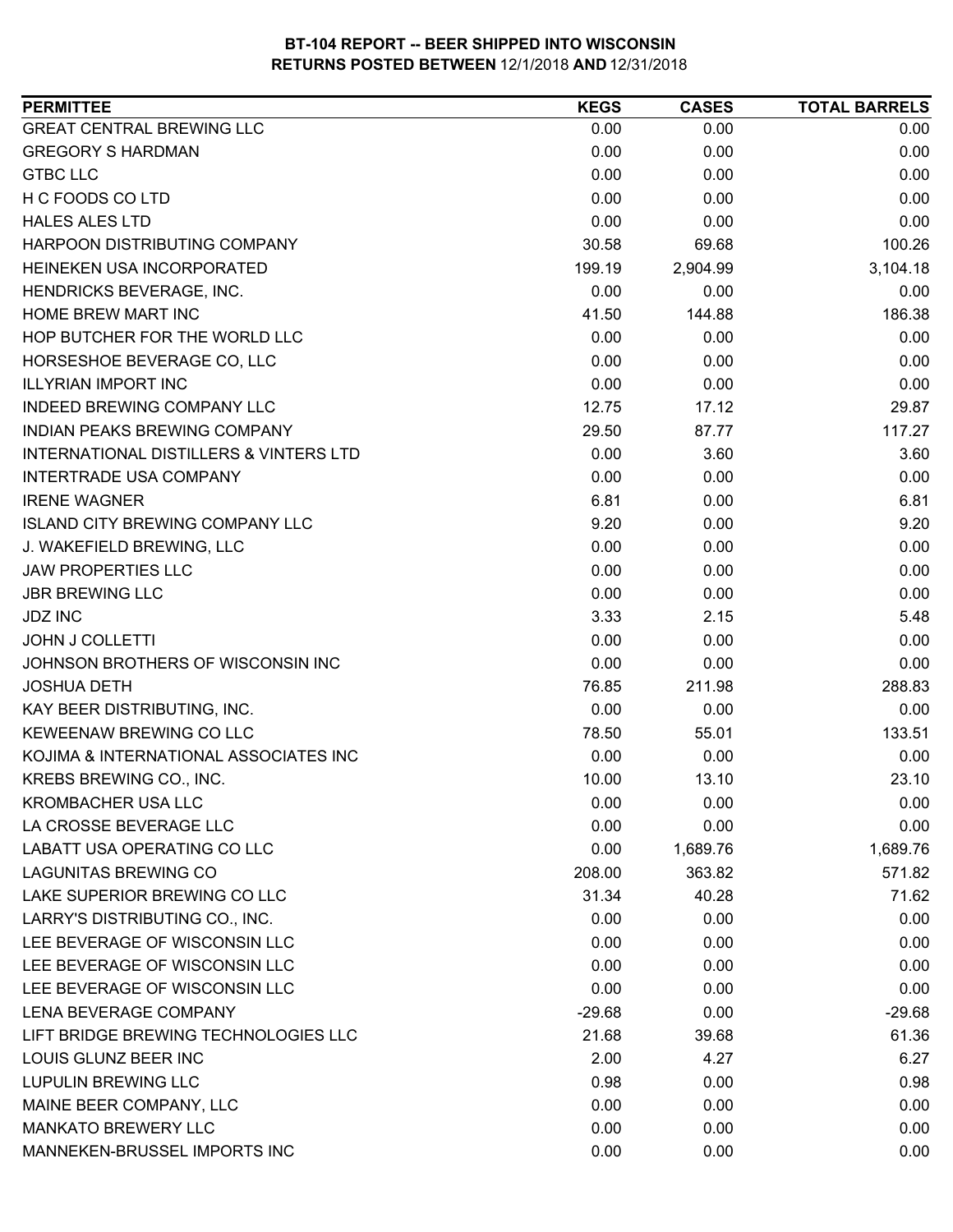| <b>PERMITTEE</b>                     | <b>KEGS</b> | <b>CASES</b> | <b>TOTAL BARRELS</b> |
|--------------------------------------|-------------|--------------|----------------------|
| MARK ANTHONY BRANDS INC              | 0.00        | 8,327.77     | 8,327.77             |
| MASSACHUSETTS BEVERAGE ALLIANCE LLC  | 0.00        | 0.00         | 0.00                 |
| MERCENARY BREWERY & DISTILLERY LLC   | 0.00        | 0.00         | 0.00                 |
| MERCHANT DU VIN CORPORATION          | 12.77       | 89.47        | 102.24               |
| METROPOLITAN BREWING LLC             | 0.00        | 0.00         | 0.00                 |
| <b>MHW LTD</b>                       | 0.00        | 0.00         | 0.00                 |
| MIKERPHONE BREWING LLC               | 0.00        | 0.00         | 0.00                 |
| MOR-DALL ENTERPRISES INC.            | 0.00        | 0.00         | 0.00                 |
| MOUNTAINEER HOLDINGS LLC             | 0.00        | 28.14        | 28.14                |
| MUTUAL WHOLESALE LIQUOR INC          | 0.00        | 0.00         | 0.00                 |
| NDC SYSTEMS LP                       | 82.63       | 0.00         | 82.63                |
| NEBRASKA BREWING CO INC              | 0.00        | 0.00         | 0.00                 |
| NEW BELGIUM BREWING COMPANY INC      | 165.66      | 586.20       | 751.86               |
| NEW HOLLAND BREWING CO LLC           | 0.00        | 0.00         | 0.00                 |
| NEW YORK MUTUAL TRADING CO INC       | 0.00        | 0.66         | 0.66                 |
| NOELKE DISTRIBUTORS, INC.            | 0.00        | 0.00         | 0.00                 |
| NORTH COAST BREWING CO INC           | 0.67        | 20.15        | 20.82                |
| NORTHERN UNITED BREWING COMPANY, LLC | 0.00        | 0.00         | 0.00                 |
| NORTHWEST BEVERAGES, INC.            | 0.00        | 0.00         | 0.00                 |
| NOUVEAU VENTURES LLC                 | 0.00        | 0.00         | 0.00                 |
| ODELL BREWING COMPANY                | 17.50       | 59.95        | 77.45                |
| OFF-KILTER BREWING INC               | 2.00        | 4.06         | 6.06                 |
| ONION PUB & BREWERY INC              | 0.00        | 0.00         | 0.00                 |
| OREGON BREWING COMPANY INC           | 0.00        | 0.00         | 0.00                 |
| OTT SCHWEITZER DISTRIBUTORSHIP, INC. | 0.00        | 0.00         | 0.00                 |
| PABST BREWING COMPANY LLC            | 506.00      | 1,514.74     | 2,020.74             |
| PALS BREWING COMPANY, LLC            | 0.00        | 0.00         | 0.00                 |
| PAMPA BEVERAGES LLC                  | 0.00        | 0.00         | 0.00                 |
| PARADOX BEER COMPANY INC             | 0.00        | 0.00         | 0.00                 |
| PARK RIDGE DISTRIBUTING, INC.        | 0.00        | 0.00         | 0.00                 |
| PATERNO IMPORTS LTD                  | 0.00        | 0.00         | 0.00                 |
| PAULANER USA LLC                     | 182.36      | 246.17       | 428.53               |
| PECATONICA TAP HOUSE COMPANY         | 0.00        | 0.00         | 0.00                 |
| PEHLER DISTRIBUTING, INC.            | 0.00        | 0.00         | 0.00                 |
| PERENNIAL PARTNERS LLC               | 3.33        | 3.87         | 7.20                 |
| PHIL KNUTSEN                         | 0.00        | 0.00         | 0.00                 |
| PHILLIPS WINE COMPANY                | 0.00        | 0.00         | 0.00                 |
| PIPEWORKS PRODUCTION LLC             | 15.20       | 81.11        | 96.31                |
| PRAIRIE KRAFTS INC                   | 0.00        | 0.00         | 0.00                 |
| PRO-LIQUITECH LLC                    | 0.00        | 0.00         | 0.00                 |
| PROST BREWING COMPANY LLC            | 8.00        | 5.22         | 13.22                |
| RATAS WHOLESALE LIQUOR COMPANY       | 0.00        | 0.00         | 0.00                 |
| <b>RAVEN BRANDS INC</b>              | 0.00        | 0.00         | 0.00                 |
| RENEGADE BREWING COMPANY LLC         | 0.00        | 0.00         | 0.00                 |
| RICHARD D KATECHIS                   | 28.17       | 145.72       | 173.89               |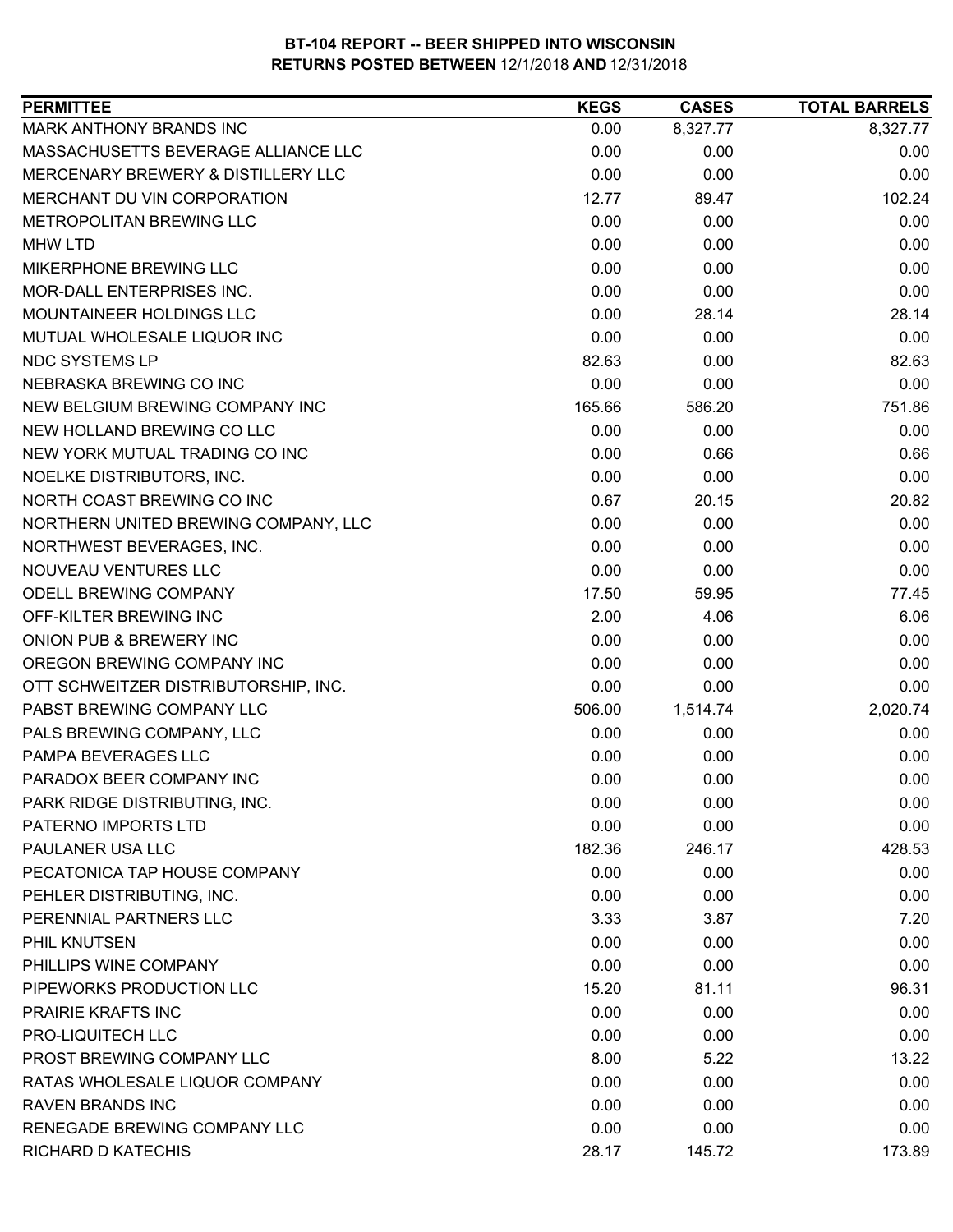| <b>PERMITTEE</b>                      | <b>KEGS</b> | <b>CASES</b> | <b>TOTAL BARRELS</b> |
|---------------------------------------|-------------|--------------|----------------------|
| S & H INDEPENDENT PREMIUM BRANDS LLC  | 0.00        | 0.00         | 0.00                 |
| S. & S. DISTRIBUTING, INC.            | 0.00        | 0.00         | 0.00                 |
| S. & S. DISTRIBUTING, INC.            | 0.00        | 0.00         | 0.00                 |
| SAPPORO USA INC                       | 5.10        | 36.14        | 41.24                |
| SARATOGA LIQUOR CO., INC.             | 0.00        | 0.00         | 0.00                 |
| SAUGATUCK BREWING COMPANY INC         | 13.50       | 29.77        | 43.27                |
| <b>SHANE WELCH</b>                    | 0.00        | 25.48        | 25.48                |
| <b>SHELTON BROTHERS INC</b>           | 6.73        | 19.00        | 25.73                |
| <b>SHORTS BREWING COMPANY</b>         | 10.66       | 13.95        | 24.61                |
| SIERRA NEVADA BREWING COMPANY         | 18.44       | 456.90       | 475.34               |
| SINGHA NORTH AMERICA INC              | 0.00        | 0.00         | 0.00                 |
| SOLEMN OATH BREWERY LLC               | 6.66        | 2.80         | 9.46                 |
| SOUTHERN GRIST BREWING COMPANY        | 0.00        | 5.81         | 5.81                 |
| SOUTHERN TIER BREWING COMPANY LLC     | 0.00        | 10.45        | 10.45                |
| SP3 LLC                               | 0.00        | 0.00         | 0.00                 |
| <b>SRB OPERATIONS LLC</b>             | 0.00        | 0.00         | 0.00                 |
| ST KILLIAN IMPORTING CO INC           | 155.12      | 381.88       | 537.00               |
| STANLEY STAWSKI DIST CO INC           | 0.00        | 62.72        | 62.72                |
| <b>STEVE CRIDER</b>                   | 0.00        | 0.00         | 0.00                 |
| STONE BREWING CO LLC                  | 53.84       | 94.99        | 148.83               |
| SUGAR CREEK ACQUISITION LLC           | 0.00        | 6.97         | 6.97                 |
| <b>SUMMIT BREWING COMPANY</b>         | 181.00      | 357.27       | 538.27               |
| SUN KING BREWING CO LLC               | 0.00        | 0.00         | 0.00                 |
| SUPERIOR BEVERAGES LLC                | 0.00        | 0.00         | 0.00                 |
| <b>SURLY BREWING COMPANY</b>          | 185.67      | 188.20       | 373.87               |
| SURVILLE ENTERPRISES CORP             | 0.00        | 0.00         | 0.00                 |
| TABLEBLUFF BREWING CO INC             | 0.00        | 0.00         | 0.00                 |
| TALLGRASS BREWING COMPANY INC         | 0.00        | 0.00         | 0.00                 |
| <b>TERRAPIN BEER COMPANY LLC</b>      | 90.67       | 292.98       | 383.65               |
| THE BROOKLYN BREWERY CORPORATION      | 0.00        | 0.00         | 0.00                 |
| THE BRUERY LLC                        | 0.00        | 0.00         | 0.00                 |
| THE CHURCH STREET BREWING COMPANY LLC | 0.00        | 3.87         | 3.87                 |
| THE GAMBRINUS COMPANY                 | 58.00       | 98.41        | 156.41               |
| THE GREAT LAKES BREWING CO            | 47.00       | 100.15       | 147.15               |
| THE R.S. LIPMAN COMPANY               | 0.00        | 0.00         | 0.00                 |
| THE TRI CITY BREWING COMPANY          | 1.00        | 1.00         | 2.00                 |
| THOMAS A DORAIRAJ                     | 0.00        | 0.00         | 0.00                 |
| THREE FLOYDS BREWING LLC              | 119.98      | 194.51       | 314.49               |
| TIGHTHEAD BREWING COMPANY             | 0.00        | 0.00         | 0.00                 |
| <b>TODD FYTEN</b>                     | 0.00        | 0.00         | 0.00                 |
| <b>TOPPLING GOLIATH INC</b>           | 45.00       | 100.64       | 145.64               |
| <b>TORI-VERDI GROUP LLC</b>           | 0.00        | 0.00         | 0.00                 |
| TRIANGLE DISTRIBUTING COMPANY, INC.   | 0.00        | 0.00         | 0.00                 |
| TRI-MART COMPANY LLC                  | 0.00        | 0.00         | 0.00                 |
| TROIKA BREWING COMPANY LLC            | 0.00        | 0.00         | 0.00                 |